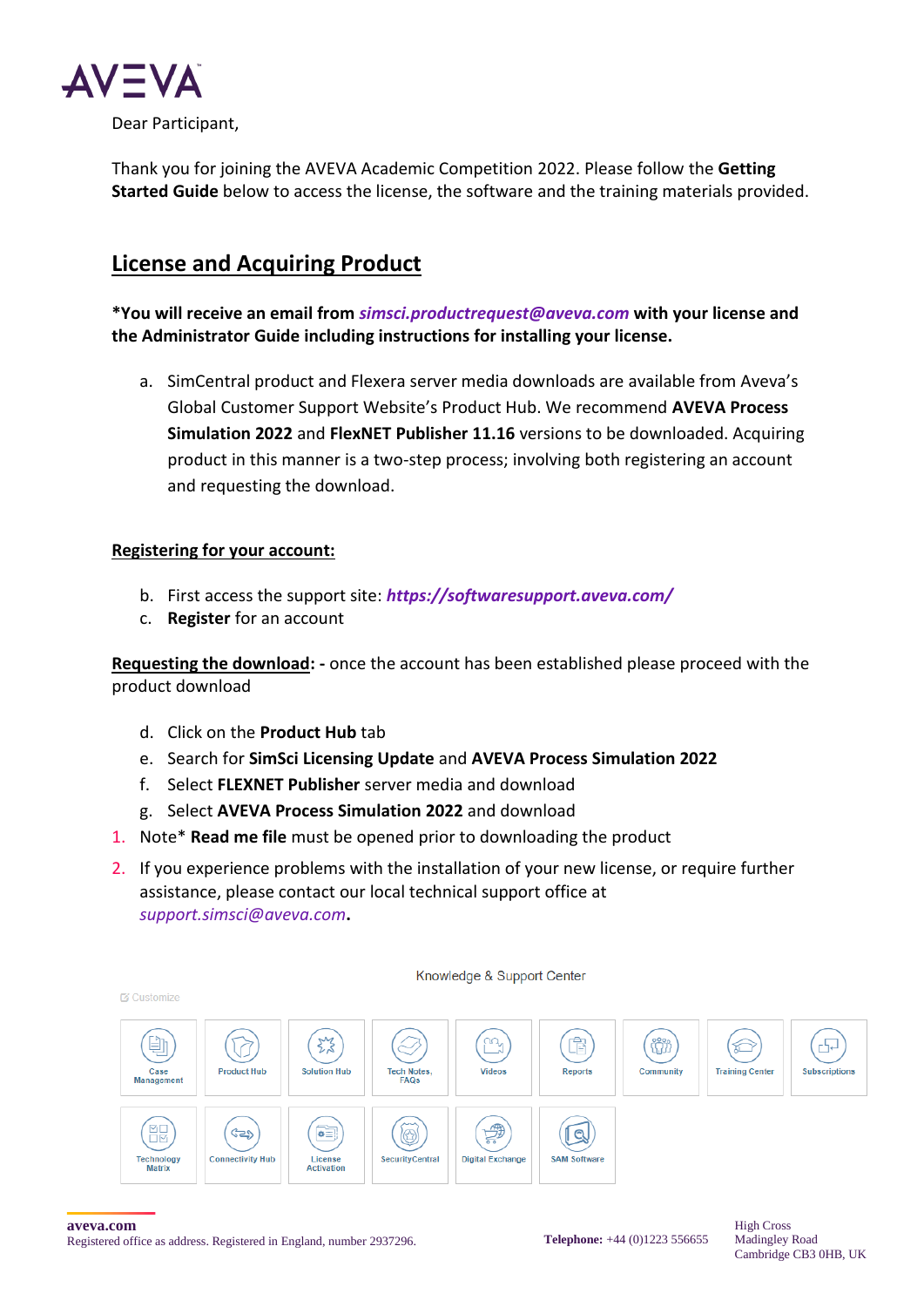

# **Training Workshops**

Please visit the link below using the Password: **SimSci2019** *<https://vimeopro.com/avevagroup/simsci-academic-program>*

#### **Release Project Statement and SimCentral Introduction**

Introduction to SimCentral. Description: Learn the basics of how to use SimCentral, including navigating SimCentral, building a simulation, understanding the SimCentral workflow, getting output, using snapshots, working in the different modes of operation, creating flowsheet equations for custom calculations, and optimizing your simulation.

Video 'bookmarks':

- 0:00 Introductions
- 3:50 2019 SimCentral Student Competition Problem Statement
- 16:57 Judging Criteria
- 24:16 Introduction to AVEVA Process Simulation
- 26:13 User Interface
- 35:06 Simulation Repository
- 35:37 Creating, Exporting, and Saving a Simulation
- 42:55 AVEVA Process Simulation Libraries
- 47:07 Searching in a Simulation
- 51:30 Creating your first Simulation
- 51:59 Solution Status (Input, Spec, Solved)
- 1:04:50 Swapping Specifications
- 1:12:55 Model Warnings and Messages
- 1:16:02 Saving Snapshots
- 1:25:15 Debugging a Simulation that doesn't Solve
- 1:30:05 Discarding Changes
- 1:32:29 Adding Variable References
- 1:35:42 Creating a Fluid
- 1:47:53 Switching Modes (Process, Fluid Flow, and Dynamics)
- $\bullet$  1:57:38 Dynamics
- 2:07:20 Adding a Controller
- 2:09:37 Adding a Trend
- $\bullet$  2:13:12 Q&A

#### **AVEVA Process Simulation (SimCentral) Training - – Columns and Excel Reporting**

Columns and Excel Reporting. Description: Learn how to build a column from scratch and take it through each step of the design phase (conceptual design in steady state mode, rating in hydraulics mode, and dynamics), as well as how to create a custom Excel output report.

- 0:00 Introductions
- 1:01 Software Training Website
- 4:02 Mini Property Inspector (Mini PI)
- 5:44 Full Property Inspector (Full PI)
- 12:29 Filtering Properties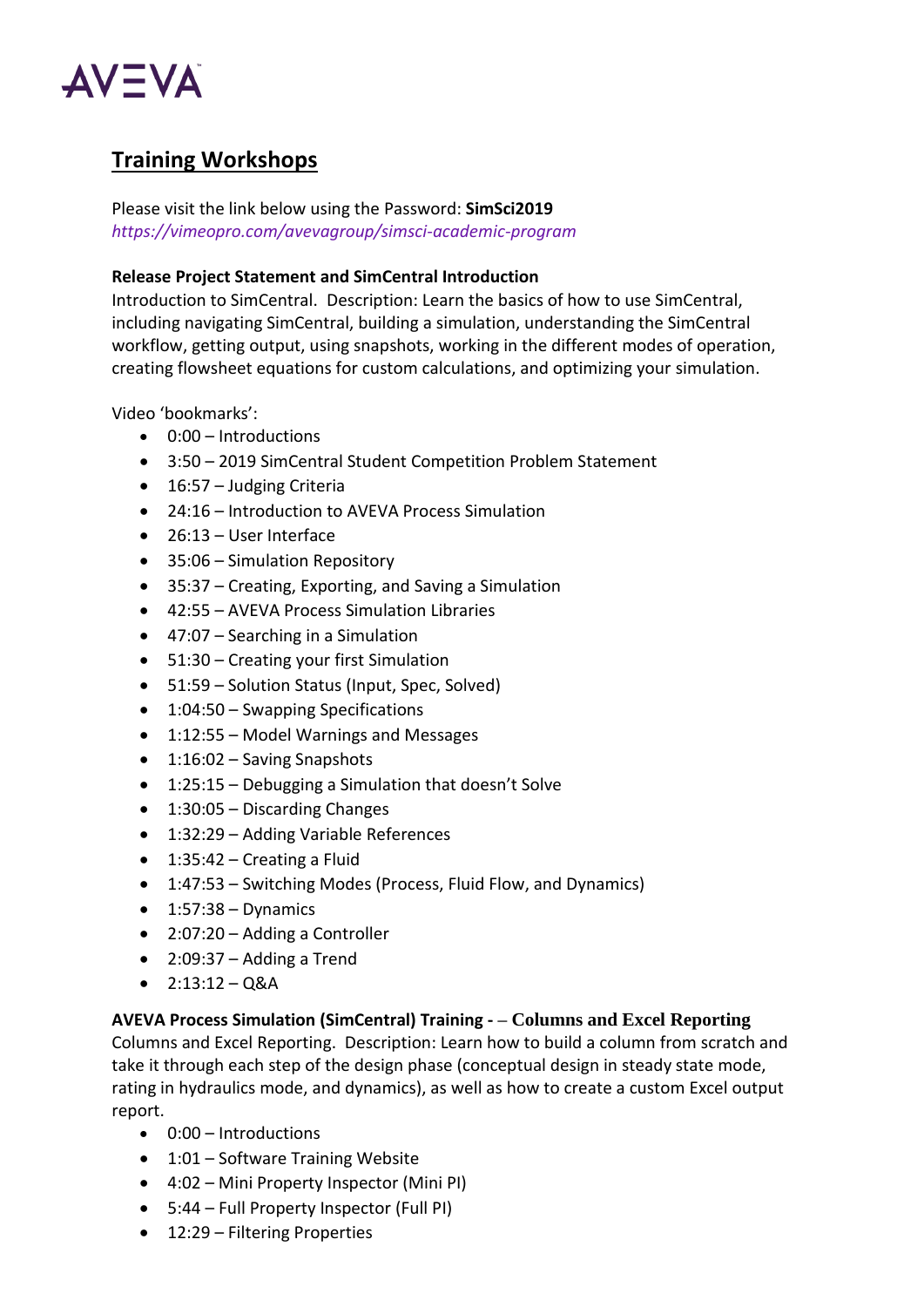

- 18:34 Variable Favorites
- 21:42 Full Simulation Properties
- 23:56 Changed Specifications
- $\bullet$  26:49 Tables
- 28:02 Creating a new Table
- $\bullet$  31:18 Profiles
- 32:10 Creating a new Profile
- 36:10 Distillation Columns
- 37:11 Designing a new Column
- 50:46 Setting Product Purity Specifications
- 57:07 Externalizing a Column's Condenser and Reboiler
- 57:48 Building a Condenser Loop
- 1:10:55 Building a Reboiler Loop
- 1:18:47 Additional Column Considerations (Balanced Pressures, Internals, Column Help)
- 1:25:00 Column Tips & Tricks
- 1:27:57 Excel Reporting
- 1:32:54 The AVEVA Process Simulation Excel Ribbon
- 1:36:01 Excel Functions
- 1:38:27 Getting AVEVA Process Simulation Values in Excel (SCValue function)
- 1:46:02 Optimization
- 1:49:09 Running an Optimization Set
- 1:49:36 Defining an Optimization Set
- $1:55:35 Q&A$

### **AVEVA Process Simulation (SimCentral) Training - Reactors and Model Writing**

Reactors and Model Writing. Description: Learn how to use the reactor models in SimCentral and create your own reaction submodels.

- 0:00 Introduction
- 0:23 2019 SimCentral YouTube Video Competition
- 3:25 Reactor Model Types
- 7:50 PFR Mini Inspector Layout
- 14:53 Using Reactions in Dynamics Mode
- 18:58 DefKinetics Submodel
- 21:42 Writing a Reaction Submodel
- 26:02 Model Editor Groups
- 38:54 Model Name and Description
- 40:02 Adding Model Parameters
- 47:55 Adding Variables
- 55:54 Writing Equations
- 1:07:10 Using Flowsheet Equations
- 1:13:45 Adding a new Flowsheet Equation
- 1:15:03 Flowsheet Variables
- $\bullet$  1:17:27 Finding Help
- $1:24:21 Q&A$